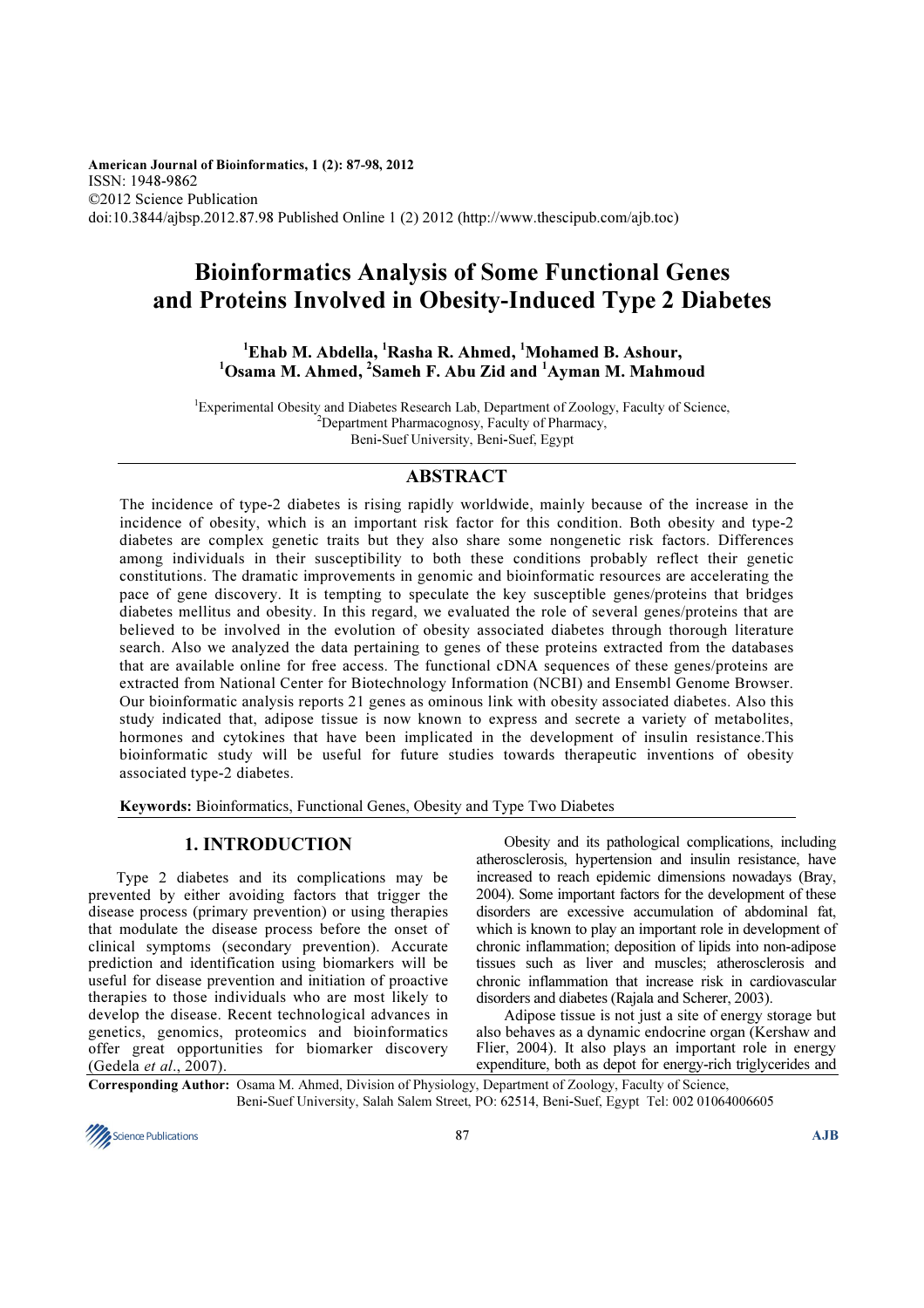as a source for metabolic hormones as well (Bastard et al., 2006; Desruisseaux et al., 2007). Adipocytes produce a large number of so-called adipokines, such as leptin, adiponectin, Interleukin (IL)-1β, IL-6 and Tumor Necrosis Factor-alpha (TNF- $\alpha$ ). Some of these molecules affect energy metabolism and insulin sensitivity in other tissues such as muscle and liver (Guilherme *et al.*, 2008). During obesity, lipid storage in adipocytes is increased, which triggers the release of adipokines (Hotamisligil, 2006; Lupinacci et al., 2009). During inflammation, the mature adipocytes of the adipose tissue are responsible for increasing production of pro-inflammatory adipokines (Simons *et al.*, 2005), including mentioned TNF- $\alpha$ , IL-1β, IL-6. That disregulation contributes to obesity and chronic inflammation (Ouchi et al., 2003). The local increase of these adipokines have been directly related to insulin resistance, increasing lypolisis and increasing leptin levels (Desruisseaux et al., 2007).

 The growing incidence of type 2 diabetes with increasing obesity reflects that obesity is an emerging risk factor for the progression of insulin resistance and subsequently to overt type-2 diabetes. Both in normoglycemic and hyperglycemic states, obese people exhibit a higher degree of hyperinsulinemia that correlates with the degree of insulin resistance, in order to maintain normal glucose tolerance (Bonadonna et al., 1990). Following attainment of certain point, the progressive deterioration of the metabolic milieu leads to eventual failure of hyperinsulinemia to compensate fully for the insulin resistance and thereby produces impaired glucose tolerance that progress to overt diabetes (DeFronzo et al., 1992). It has been presumed from genetic studies that there could be subset of genes whose expression changes with obesity and those genes whose expression further changes in the progression to type-2 diabetes (Elbers et al., 2007; Wang and Eckel, 2009; Ocana et al., 2010). However, the molecular basis that links obesity and diabetes is still largely unknown.

 Bioinformatics has been in the focus since recent years for unraveling the structure and function of complex biological mechanisms. The analysis of primary gene products has further been considered as diagnostic and screening tool for disease recognition. Such strategies aim at investigating all gene products simultaneously in order to get a better overview about disease mechanisms and to find suitable therapeutic targets. Recently Gerken et al. (2007) performed bioinformatics analysis and reported that the variants in the fat mass and obesity associated gene are associated with increased body mass index in humans. Although Elbers et al.  $(2007)$  identified five overlapping chromosomal regions for obesity and diabetes. These results illustrate the importance of proteomics and bioinformatics approaches for identify new therapeutic invention of obesity is a challenging subject.

 This study will therefore focus on potential implications of bioinformatics as a tool to identify novel metabolic patterns or markers associated with disease status. We will exemplify the potential of this method using the association between specific fats and development of obesity associated diabetes as a test case. In the present study we have employed online bioinformatics tools for the analysis of 21 genes, which are expected to play major role in obesity and diabetes, we sought to identify the common central gene/protein that connects both the metabolic disorders such as obesity and diabetes.

### 2. MATERIALS AND METHODS

#### 2.1. Methodology

The present research aims at finding the genes/proteins responsible for obesity associated diabetes in two phases. The first phase of the research attempts to identify the candidate genes/proteins which are involved in these disorders through thorough literature search. The second phase of the research analyzes the data pertaining to genes of these proteins obtained from the databases that are available online for free access. The functional cDNA sequences of these genes/proteins are extracted from: (1) National Center for Biotechnology Information (NCBI), (http\\www. ncbi.nih.nlm.gov), (2) Rat Genome Database (RGD) (<http://rgd.mcw.edu/rgdweb /search/search.html>), (3) Online Mendelian Inheritance in Man (OMIM), which can be accessed with the Entrez database searcher of the National Library of Medicine, Ensembl Genome Browser (http\\www.ensembl.org/index.html), (4) Mouse Genome Informatics (MGI) website is hosted by The Jackson Laboratory, (5) HomoloGene, a tool of the National Center for Biotechnology Information (NCBI), is a system for automated detection of homologs (similarity attributable to descent from a common ancestor) among the annotated genes of several completely sequenced eukaryotic genomes and (6) GeneCards is a database of human genes that provides genomic, proteomic, transcriptomic, genetic and functional information on all known and predicted human genes. GeneCards is being developed and maintained by the Crown Human Genome Center at the Weizmann Institute of Science.

#### 3. RESULTS

#### 3.1. First Phase (Literature Search)

From literature search several adipocyte-secreted factors has been demonstrated to potentially link obesity, insulin resistance and type 2 diabetes mellitus.

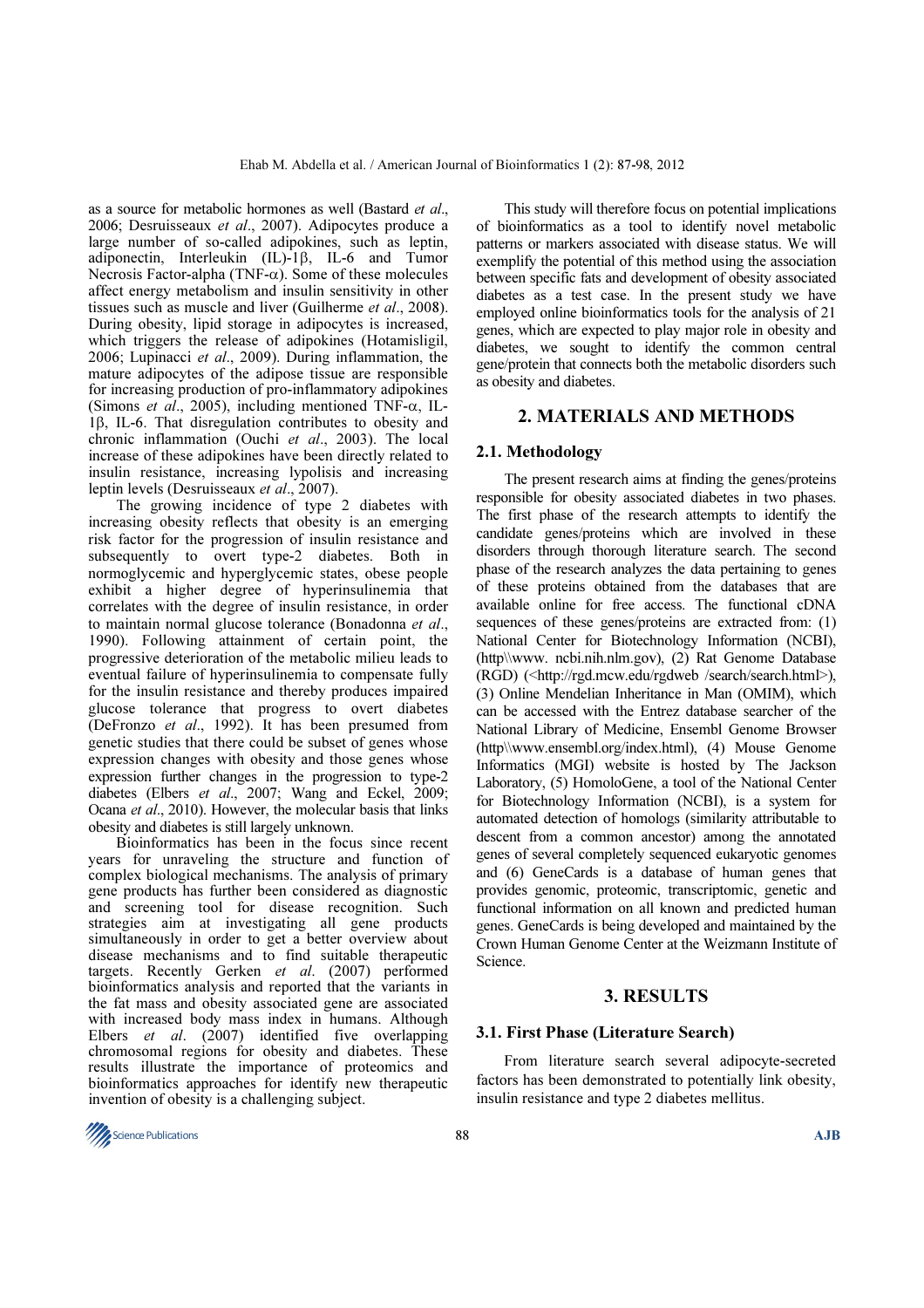### Ehab M. Abdella et al. / American Journal of Bioinformatics 1 (2): 87-98, 2012

Table 1. Showing thorough literature search of the genes/proteins that have been studied in the present study, which are believed to be involved in type-2 diabetics and obesity

| Gene name        | Biological processes                                                                                                                                                                                                                                                                                                                                                                                                                                                                                                                                                                                                                                                                                                                                                                                                                 |  |  |  |  |  |  |
|------------------|--------------------------------------------------------------------------------------------------------------------------------------------------------------------------------------------------------------------------------------------------------------------------------------------------------------------------------------------------------------------------------------------------------------------------------------------------------------------------------------------------------------------------------------------------------------------------------------------------------------------------------------------------------------------------------------------------------------------------------------------------------------------------------------------------------------------------------------|--|--|--|--|--|--|
| Adiponectin      | It enhances insulin resistance through activation of AMP protein kinase (AMPK). In addition, it also affects hepatic<br>glucose production by decreasing the mRNA expression of two essential gluconeogenic enzymes, phosphoenol pyruvate,<br>carboxykinase and glucose-6-phosphate (Kadowaki and Yamauchi, 2005; Antunna-Puente <i>et al.</i> , 2008).                                                                                                                                                                                                                                                                                                                                                                                                                                                                              |  |  |  |  |  |  |
| Resistin         | It links obesity to type-2 diabetes. Several studies showed that resistin expression was increased in obese animals and                                                                                                                                                                                                                                                                                                                                                                                                                                                                                                                                                                                                                                                                                                              |  |  |  |  |  |  |
| (RETN)           | decreased in the presence of thiazolidinediones. A recent study revealed a decrease in fasting glucose, improved glucose<br>tolerance and enhanced insulin sensitivity in resistin gene knockout mice (Antunna-Puente et al., 2008). Moreover, resistin<br>inhibits adipocyte differentiation (Kim et al., 2001). In addition, the absence of resistin could allow activation of AMPK<br>and reduce gene expression encoding for hepatic gluconeogenic enzymes. On the other hand, resistin has a role in                                                                                                                                                                                                                                                                                                                            |  |  |  |  |  |  |
|                  | inflammatory processes. It was associated with many inflammatory markers including C-reactive protein, TNF-a and IL-6.<br>Thus, resistin may represent a link between inflammation and metabolic signals (Rabe <i>et al.</i> , 2008).                                                                                                                                                                                                                                                                                                                                                                                                                                                                                                                                                                                                |  |  |  |  |  |  |
| Leptin           | It is an adipocyte-derived hormone and cytokine that regulates energy balance through a wide range of functions,                                                                                                                                                                                                                                                                                                                                                                                                                                                                                                                                                                                                                                                                                                                     |  |  |  |  |  |  |
| (Obesity factor) | fatty acid metabolism and energy homeostasis. Several studies showed that, leptin play an important role in<br>the central<br>regulation of body weight. It is now apparent that leptin also has important functions as a metabolic and neuroendocrine<br>hormone. Interestingly, plasma leptin levels correlate positively with body weight and it has been proposed that<br>hyperleptinemia may be important in the development of insulin resistance associated with type 2 and gestational diabetes<br>(Kahn and Flier, 2000).                                                                                                                                                                                                                                                                                                   |  |  |  |  |  |  |
| TNF-a            | It is a proinflammatory cytokine with a wide range of biologic effects including the stimulation of the production of                                                                                                                                                                                                                                                                                                                                                                                                                                                                                                                                                                                                                                                                                                                |  |  |  |  |  |  |
|                  | prostaglandins, platelet-activating factor and plasminogen activator inhibitor; chemotaxis; the induction of adhesion<br>molecules expression; the synthesis of other inflammatory mediators, inhibits lipolysis and impairs insulin-induced                                                                                                                                                                                                                                                                                                                                                                                                                                                                                                                                                                                         |  |  |  |  |  |  |
|                  | glucose uptake, thus leading to insulin resistance and weight loss (Antunna-Puente <i>et al.</i> , 2008).                                                                                                                                                                                                                                                                                                                                                                                                                                                                                                                                                                                                                                                                                                                            |  |  |  |  |  |  |
| $IL-6$           | Cytokines appear to be major regulators of adipose tissue metabolism. Expression studies show that adipocytes can<br>synthesize Tumor Necrosis Factor Alpha (TNF- $\alpha$ ) and several Interleukin (IL) notably IL-1 $\beta$ and IL-6. IL-1 $\beta$ is well<br>known to suppress adipocyte differentiation and lipoprotein lipase expression and activity by inhibiting the<br>expression<br>of fatty acid transport protein in adipose tissue. In addition, It is an important regulator of adipogenesis, food<br>intake and<br>energy expenditure (Carey <i>et al.</i> , 2008; Wang <i>et al.</i> , 2010).                                                                                                                                                                                                                       |  |  |  |  |  |  |
| RBP-4            | Recent studies indicated that RBP-4 serum level was elevated in insulin-resistant rodents and in obese or type 2 diabetic<br>humans. In fact, there is a positive correlation between RBP-4 plasma levels and insulin resistance severity in obese,<br>glucose intolerant, type 2 diabetics and in non-obese subjects with strong family background (Yang et al., 2005;<br>Antunna-Puente et al., 2008).                                                                                                                                                                                                                                                                                                                                                                                                                             |  |  |  |  |  |  |
| Adipsin          | It is a serine protease and part of alternative complement pathway (complement factor D), it is discovered as a factor<br>expressed in a differentiation-dependent manner in adipocyte cell lines and its expression was greatly reduced in animal<br>models of obesity. Thus this polypeptide may act as a lipostatic signal and may have a role linking insulin resistance with<br>obesity (Trayhum and Beattie, 2001; Fruhbeck et al., 2004).                                                                                                                                                                                                                                                                                                                                                                                     |  |  |  |  |  |  |
| <b>LPL</b>       | It plays a major role in the metabolism and transport of lipids. It is the enzyme responsible for the hydrolysis of core<br>Triglycerides (TGs) in chylomicrons and very Low-Density Lipoproteins (VLDLs), producing chylomicron remnants and<br>Intermediate-Density Lipoproteins (IDLs), respectively (Wang and Eckel, 2009). Besides its hydrolytic activity, LPL can<br>interact with lipoproteins to anchor them to the vessel wall and facilitate lipoprotein particle uptake (Rinninger et al., 1998;<br>Strauss <i>et al.</i> , 2001; Long <i>et al.</i> , 2006).                                                                                                                                                                                                                                                            |  |  |  |  |  |  |
| Ghrelin          | It is a novel 28-amino-acid peptide esterified with octanoic acid on Ser 3 that is principally released from Gr cells in the<br>oxyntic mucosa of the stomach (Chung et al., 2007). Ghrelin has been identified as an endogenous ligand for the GH<br>Secretagogue Receptor (GHS-R) (Kojima et al., 1999). Ghrelin stimulates GH release via the hypothalamus and direct<br>pituitary pathways and induces a positive energy balance by stimulating food intake while decreasing fat use through GH-<br>independent mechanisms (Nakazato et al., 2001). Ghrelin also has numerous peripheral actions including direct effects on<br>exocrine and endocrine pancreatic functions, carbohydrate metabolism, the cardiovascular system, gastric secretion,<br>stomach motility and sleep (Kojima and Kangawa, 2005; Ghigo et al., 2005) |  |  |  |  |  |  |
| Chemerin         | It is crucial for normal adipocyte differentiation and modulate the expression of adipocyte gene involved in glucose and<br>lipid homeostasis by affecting glucose transporter-4, fatty acid synthase and adiponectin via its own receptors. In addition,<br>it enhances insulin stimulated glucose uptake and Insulin Receptor Substrat-1 (IRS-1) tyrosin phosphorylation in 3T3-L1<br>adipocytes, suggesting that chemerin may increase insulin sensitivity in adipose tissue (Roh et al., 2007; Cash et al., 2008;<br>Takahashi et al., 2008).                                                                                                                                                                                                                                                                                    |  |  |  |  |  |  |
| Visfatin         | It was recently discovered as a new adipokines. Similarly to insulin, visfatin in vitro enhanced glucose uptake by<br>monocytes and adipocytes and inhibited hepatocytes glucose release (Gualillo et al., 2007). In addition, visfatin amplifies<br>adipocyte differentiation. Also, it has insulin mimetic effects can bind to and activate insulin receptors. This hormone also                                                                                                                                                                                                                                                                                                                                                                                                                                                   |  |  |  |  |  |  |
|                  | affects insulin-transduction pathway as it induces tyrosine phosphorylation of insulin receptor substrate-1 and -2 and                                                                                                                                                                                                                                                                                                                                                                                                                                                                                                                                                                                                                                                                                                               |  |  |  |  |  |  |
| Omentin          | activate phosphorylinositol-3-kinase B and MAP kinase (Antunna-Puente et al., 2008).<br>Plasma omentin-1 levels were inversely correlated with obesity and insulin resistance and positively correlated with<br>adiponectin and HDL-levels (De Souza et al., 2007; Rabe et al., 2008). Interestingly, omentin increases insulin-stimulated<br>glucose uptake in both omental and subcutaneous adipocytes and promotes AKt phosphorylation (Yang et al., 2006;<br>Antunna-Puente et al., 2008).                                                                                                                                                                                                                                                                                                                                       |  |  |  |  |  |  |
|                  |                                                                                                                                                                                                                                                                                                                                                                                                                                                                                                                                                                                                                                                                                                                                                                                                                                      |  |  |  |  |  |  |

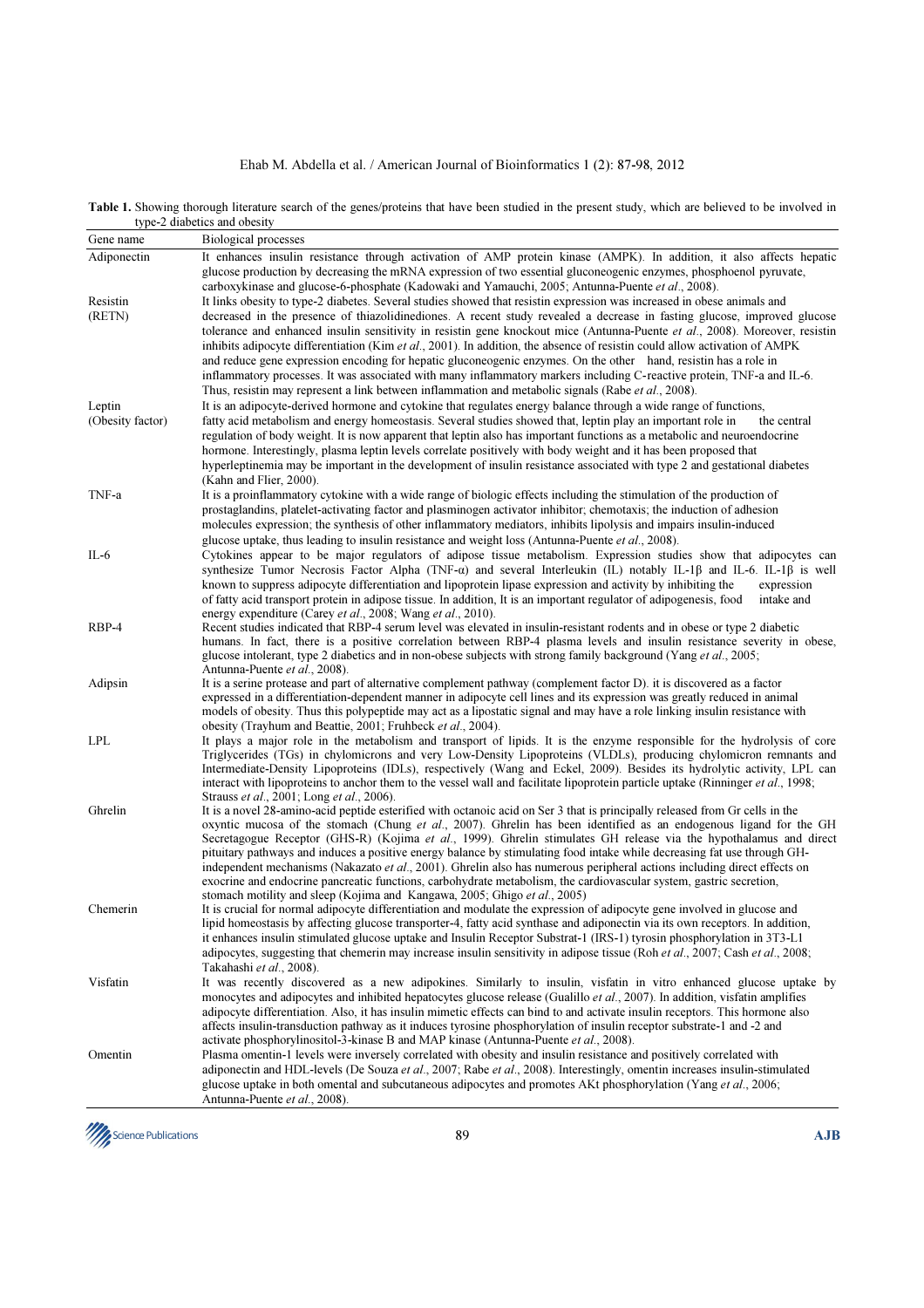## Ehab M. Abdella et al. / American Journal of Bioinformatics 1 (2): 87-98, 2012

| Table 1. Continue |                                                                                                                                                                                                                                                                                                                                                                                                   |
|-------------------|---------------------------------------------------------------------------------------------------------------------------------------------------------------------------------------------------------------------------------------------------------------------------------------------------------------------------------------------------------------------------------------------------|
| $PAI-1$           | PAI-1 inhibits the serine proteases tPA and uPA/urokinase and hence is an inhibitor of fibrinolysis, the physiological<br>process that degrades blood clots. Also, PAI-1 inhibits the activity of matrix metalloproteinases, which play a crucial role                                                                                                                                            |
|                   | in invasion of malignant cells across the basal lamina (Binder <i>et al.</i> , 2002). In addition, it is implicated in adipose tissue<br>development and in the control of insulin signaling in adipocytes. Also, it impairs insulin action. Thus, PAI-1 inhibitors<br>may serve to improve insulin action (Hertig and Rondeau, 2004).                                                            |
| FABP2             | The intracellular Fatty Acid-Binding Proteins (FABPs) belong to a multigene family with nearly twenty identified members.                                                                                                                                                                                                                                                                         |
|                   | FABPs are divided into at least three distinct types, namely the hepatic-, intestinal- and cardiac-type. They form 14-15 kDa                                                                                                                                                                                                                                                                      |
|                   | proteins and are thought to participate in the uptake, intracellular metabolism and/or transport of long-chain fatty acids.<br>They may also be responsible in the modulation of cell growth and proliferation. Intestinal fatty acid-binding protein 2<br>gene contains four exons and is an abundant cytosolic protein in small intestine epithelial cells. This gene has a                     |
|                   | polymorphism at codon 54 that identified an alanine-encoding allele and a threonine-encoding allele. Thr-54 protein is<br>associated with increased fat oxidation and insulin resistance (Glatz <i>et al.</i> , 1997; Storch and Thumser, 2000).                                                                                                                                                  |
| $PPAR-\gamma$     | The members of the PPAR-family, PPAR $\alpha$ , PPAR $\beta/\delta$ and PPAR $\gamma$ play an important role in the regulation of lipid and<br>glucose metabolism (Fliegner et al., 2008). Disturbance of PPAR pathways promotes the progression of diseases, such as<br>obesity, type 2 diabetes, cardiovascular diseases, cancer, neurodegenerative diseases, hypertension and chronic          |
|                   | inflammation (Michalik et al., 2006; Hamblin et al., 2009; Khateeb et al., 2010). Once activated by a ligand, PPARs<br>recruit transcriptional co-activators, which are necessary to initiate target gene transcription. The target genes are mainly                                                                                                                                              |
|                   | involved in the energy homeostasis and include genes from the B-oxidation, the free fatty acid translocase (CD36), the                                                                                                                                                                                                                                                                            |
|                   | Medium Chain Acetyl Dehydrogenase (MCAD), the Acetyl-CoA-Oxidase (ACO) and the carbohydrate oxidative pathways<br>like the insulin-insensitive (GLUT1) and the insulin-sensitive (GLUT4) glucose transporters. These genes were first<br>established as target genes of PPAR $\alpha$ and $\beta/\delta$ , but recently it was shown that CD36, ACO and GLUT1 are also PPAR $\gamma$              |
|                   | target genes (Li <i>et al.</i> , 2008). PPAR $\gamma$ is mainly involved in fat cell differentiation and lipid storage, but is also involved in                                                                                                                                                                                                                                                   |
|                   | the regulation of glucose homeostasis and cardiac energy metabolism (Hamblin <i>et al.</i> , 2009). So that, PPAR- $\gamma$ ligand could<br>potentiate the insulin effect and improve insulin signaling via increasing tyrosine phosphorylation of the insulin receptors,<br>as well as the serine phosphorylation of Akt/PKB (Wallberg et al., 2003). In addition, PPARs have been implicated as |
|                   | regulators of inflammatory processes and tissue repair. Thus, mechanisms of PPAR-induced pathways are under intensive                                                                                                                                                                                                                                                                             |
|                   | investigation.                                                                                                                                                                                                                                                                                                                                                                                    |
| Aguti             | It has been demonstrated to be an inverse agonist of melanocortin receptors, specifically, MC3-R and MC4-R. The<br>melanocortin receptors, MC3-R and MC4-R, are directly linked to metabolism and body weight control. These receptors                                                                                                                                                            |
| (AgRP)            | are activated by the peptide hormone $\alpha$ -MSH (melanocyte-stimulating hormone) and antagonized by the agouti-related                                                                                                                                                                                                                                                                         |
|                   | protein (Backberg et al., 2004). The appetite stimulating effects of AgRP are inhibited by the hormone leptin and                                                                                                                                                                                                                                                                                 |
|                   | activated by the hormone ghrelin. Adipocytes secrete leptin in response to food intake. This hormone acts in the arcuate                                                                                                                                                                                                                                                                          |
|                   | nucleus and inhibits the AgRP/NPY neuron from releasing orexigenic peptides (Enriori et al., 2007). Ghrelin has receptors                                                                                                                                                                                                                                                                         |
|                   | on NPY/AgRP neurons that stimulate the secretion of NPY and AgRP to increase appetite. AgRP is stored in intracellular                                                                                                                                                                                                                                                                            |
|                   | secretory granules and is secreted via a regulated pathway (Creemers <i>et al.</i> , 2006). The transcriptional and secretory action<br>of AgRP is regulated by inflammatory signals (Scarlett et al., 2008). Levels of AgRP are increased during periods of                                                                                                                                      |
|                   | fasting. It has been found that AgRP stimulates the hypothalamic-pituitary-adrenocortical axis to release ACTH, cortisol                                                                                                                                                                                                                                                                          |
|                   | and prolactin. It also enhances the ACTH response to IL-1-beta, suggesting it may play a role in the modulation of                                                                                                                                                                                                                                                                                |
|                   | neuroendocrine response to inflammation (Xiao <i>et al.</i> , 2003).                                                                                                                                                                                                                                                                                                                              |
| nSREBP-1          | Shimomura et al. (1998) reported that, nuclear SREBP-1 was shown to promote adipocyte differentiation in cultured 3T3-                                                                                                                                                                                                                                                                            |
|                   | L1 preadipocytes. In addition, this protein have the ability to bind and activate the promoters of genes involved in<br>cholesterol biosynthesis and uptake. The documented direct targets of nSREBP include 3-hydroxy-3-methyl glutaryl                                                                                                                                                          |
|                   | coenzyme A (HMG-CoA) synthase, HMG-CoA reductase (enzymes involved in cholesterol biosynthetic pathway), fatty                                                                                                                                                                                                                                                                                    |
|                   | acid synthase and glycerol 3-phosphate acyl-transferase. This nuclear protein also activate transcription of the low density                                                                                                                                                                                                                                                                      |
|                   | lipoprotein receptors which mediates uptake of cholesterol and fatty acids (Brown and Goldstein, 1997).                                                                                                                                                                                                                                                                                           |
| FOXO1             | It is a family of winged helix/forkhead box factors which are crucial for adipocyte differentiation and have prominent                                                                                                                                                                                                                                                                            |
|                   | roles in insulin signaling pathways (Armoni et al., 2006). In addition, convergence of nuclear receptors and forkhead<br>pathways in general and of FOXO1 and PPAR- $\gamma$ in particular has been implicated in the pathophysiological states of                                                                                                                                                |
|                   | insulin resistance and diabetes. Several studies showed that, FOXO1 also functions in adipose tissue to couple insulin                                                                                                                                                                                                                                                                            |
|                   | signaling to adipogenesis, which involves switching pre-adipocytes from proliferation to terminal differentiation. Also,                                                                                                                                                                                                                                                                          |
|                   | FOXO1 directly or indirectly represses expression of PPAR- $\gamma$ gene which represses GLUT4 promoter activity. Based on                                                                                                                                                                                                                                                                        |
|                   | this evidence, the repression of PPAR- $\gamma$ by FOXO1 leads to GLUT4 up-regulation and results in enhanced glucose                                                                                                                                                                                                                                                                             |
| $11\beta$ -HSD-1  | transport and cellular insulin sensitivity (Nakae et al., 2002; 2003; Tran et al., 2003).<br>Data from rodents provide evidence for a casual role of 11ß-HSD-1 in the development of obesity and its complications                                                                                                                                                                                |
|                   | (Masuzaki et al., 2001; Boullu-Ciocca et al., 2005). Recent studies indicated that, 11β-HSD-1 expression was increased in                                                                                                                                                                                                                                                                         |
|                   | visceral adipose tissue in obese patients. However, 11β-HSD-1 inhibition had therapeutic effect in murine models of                                                                                                                                                                                                                                                                               |
|                   | metabolic syndrome or type 2 diabetes (Hermanowski-Vosatka et al., 2005; Desbriere et al., 2006).                                                                                                                                                                                                                                                                                                 |
| Apelin            | Apelin is active peptide regulate insulin resistance by influencing the circulating adiponectin level and the expression of                                                                                                                                                                                                                                                                       |
|                   | brown adipose tissue uncoupling proteins and energy expenditure in mice (Gualillo <i>et al.</i> , 2007; Higuchi <i>et al.</i> , 2007).                                                                                                                                                                                                                                                            |
| Vaspin            | Vaspin, a visceral adipose tissue-derived serine protease inhibitor, is strongly expressed in visceral adipose tissue in rat,<br>mouse and human obesity (Hida et al., 2005). However, human mRNA was also expressed in subcutaneous adipose tissue                                                                                                                                               |
|                   | (Rabe et al., 2008). Administration of recombinant human vaspin to a mouse model of diet-induced obesity                                                                                                                                                                                                                                                                                          |
|                   | improved glucose tolerance and insulin sensitivity, suggesting that vaspin may represent an insulin sensitizing                                                                                                                                                                                                                                                                                   |
|                   | adipokines (Antunna-Puente et al., 2008; Rabe et al., 2008).                                                                                                                                                                                                                                                                                                                                      |

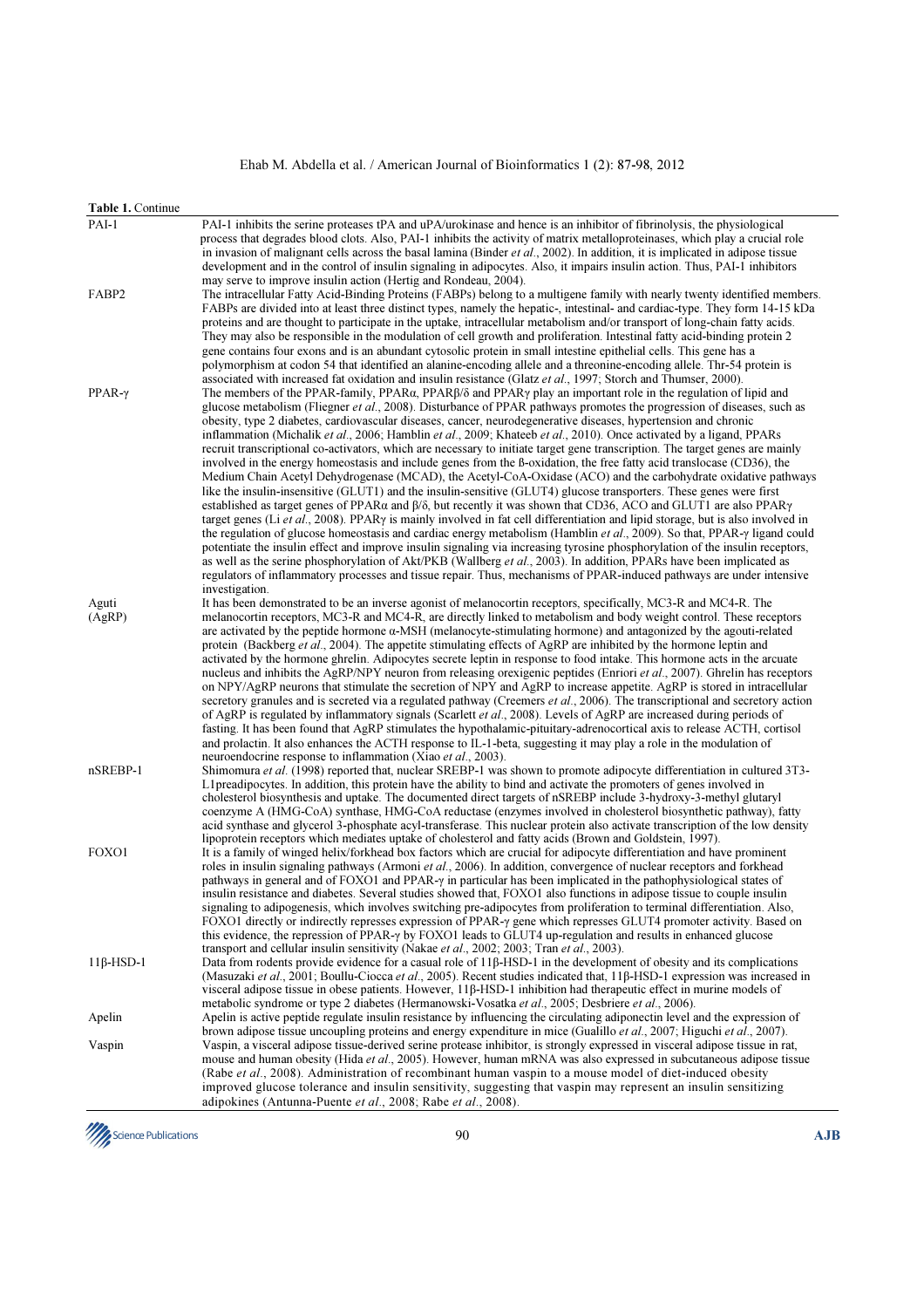| Ehab M. Abdella et al. / American Journal of Bioinformatics 1 (2): 87-98, 2012 |  |  |  |  |  |  |
|--------------------------------------------------------------------------------|--|--|--|--|--|--|
|--------------------------------------------------------------------------------|--|--|--|--|--|--|

|                       | obesity                                |                 |                 |                  |                               |                 |                |                   |                          |              |                |                  |
|-----------------------|----------------------------------------|-----------------|-----------------|------------------|-------------------------------|-----------------|----------------|-------------------|--------------------------|--------------|----------------|------------------|
|                       | Rattus norvegicus<br>----------------- |                 |                 |                  | Mus musculus                  |                 |                |                   | Homo sapiens             |              |                |                  |
| Gene                  | Map name                               | Map<br>position | Chr.<br>number  | Chr.<br>position | Map name                      | Map<br>position | Chr.<br>number | Chr.<br>position  | Map name                 | Map position | Chr.<br>number | Chr.<br>position |
| Adiponectin           | genome<br>assembly 3.1                 | 79965888        | 11              | q23              | Mouse genome<br>assembly 36.1 | 23146609        | 16             | 16 B3-B4          | human genome<br>assembly | 188043164    | 3              | q27              |
| Resistin              | Rat Celera<br>Assembly                 | 3566836         | 12              | p12              | Mouse Celera<br>Assembly      | 3886118         | 8              | 8 A1              | Human Celera<br>Assembly | 7605160      | 19             | p13.2            |
| Leptin                | Rat Celera<br>Assembly                 | 52779315        | $\overline{4}$  | q22              | Mouse Celera<br>Assembly      | 29063769        | 6              | 6A3.3             | Human Celera<br>Assembly | 122684619    | $\tau$         | q31.3            |
| TNF- $\alpha$         | genome<br>assembly 3.1                 | 64647455        | 10              | q25              | Mouse Genome<br>Assembly 36.1 | 78336352        | 11             | 11 B <sub>5</sub> | human genome<br>assembly | 23686912     | 17             | $q22 - q23$      |
| $IL-6$                | genome<br>assembly 3.1                 | 456798          | $\overline{4}$  | q11              | Mouse genome<br>assembly 36.1 | 30339701        | 5              | 5 B1              | Human Celera<br>Assembly | 22752396     | $\tau$         |                  |
| RBP-4                 | Rat Celera<br>Assembly                 | 2.33E+08        | $\mathbf{1}$    | q53              | Mouse Celera<br>Assembly      | 38908311        | 19             | 19 D1             | human genome<br>assembly | 95341583     | 10             | $q23 - q24$      |
| Adipsin               | genome<br>assembly 3.1                 | 11325546        | $7\phantom{.0}$ | q11              | Mouse Celera<br>Assembly      | 80905663        | 10             | 10 C1             | Human Celera<br>Assembly | 784591       | 19             | p13.3            |
| <b>LPL</b>            | genome<br>assembly 3.1                 | 22532512        | 16              | p14              | Mouse Celera<br>Assembly      | 71423790        | $\bf 8$        | 8 B3.3            | human genome<br>assembly | 19841057     | $\,$ 8 $\,$    | p22              |
| Ghrelin               | genome<br>assembly 3.1                 | $1.5E + 08$     | $\overline{4}$  | q42              | Mouse genome<br>assembly 36.1 | 113666113       | 6              | 6E3               | human genome<br>assembly | 10302433     | 3              | p26-p25          |
| Chemerin              | Rat Celera<br>Assembly                 | 72460060        | $\overline{4}$  | q24              | Mouse Celera<br>Assembly      | 49080699        | 6              | 6B2.3             | Human Celera<br>Assembly | 144592497    | $\overline{7}$ |                  |
| Visfatin              | genome<br>assembly 3.1                 | 51132285        | 6               | q16              | Mouse genome<br>assembly 36.1 | 33505340        | 12             | 12 B1             | human genome<br>assembly | 105495899    | $\tau$         | q22.3            |
| Omentin               | Genome<br>Assembly 3.4                 | 87445119        | 13              | q24              | Mouse genome<br>assembly 36.1 | 173448254       | $\mathbf{1}$   | 1 H <sub>2</sub>  | human genome<br>assembly | 157659404    | $\mathbf{1}$   | q21.3            |
| PAI-1                 | Rat Celera<br>Assembly                 | 21377028        | 12              | q11-q12          | Mouse Celera<br>Assembly      | 134078340       | 5              | 5 G <sub>2</sub>  | Human Celera<br>Assembly | 95778744     | $\tau$         | $q21.3 - q22$    |
| FABP2                 | genome<br>assembly 3.1                 | 219554563       | $\overline{2}$  | q42              | Mouse Genome<br>Assembly 36.1 | 122598310       | 3              | 3 G1              | human genome<br>assembly | 120596008    | $\overline{4}$ | $q28 - q31$      |
| PPARγ                 | Rat Celera<br>Assembly                 | 137316681 4     |                 | q42              | Mouse Celera<br>Assembly      | 117199637       | 6              | 6 F3-F1           | Human Celera<br>Assembly | 12266744     | 3              | p25              |
| Aguti<br>(AgRP)       | genome<br>assembly 3.1                 | 35391672        | 19              | q11              | Mouse Genome<br>Assembly 36.1 | 108090598       | $\,$ 8 $\,$    | 8 D1-D2           | human genome<br>assembly | 66073974     | 16             | q22              |
| nSREBF-1              | Rat Celera<br>Assembly                 | 44264875        | 10              | q22              | Mouse Genome<br>Assembly 36.1 | 60012591        | 11             | 11 B <sub>2</sub> | human genome<br>assembly | 17656110     | 17             | p11.2            |
| FOXO1                 | Rat Celera<br>Assembly                 | 130806706       | $\overline{2}$  | q26              | Mouse Celera<br>Assembly      | 52001471        | 3              | 3 C               | Human Celera<br>Assembly | 22187272     | 13             | q14.1            |
| $11\beta$ -HSD1       | genome<br>assembly 3.1                 | 109252609       | 13              | q27              | Mouse Genome<br>Assembly 36.1 | 195047834       | $\mathbf{1}$   | 1 H <sub>6</sub>  | human genome<br>assembly | 206266585    | $\mathbf{1}$   | $q32-q41$        |
| Apelin                | genome<br>assembly 3.1                 | 134460719 X     |                 | q35              | Mouse Genome<br>Assembly 36.1 | 45378323        | X              | $X$ A3.2          | Human Celera<br>Assembly | 129165798    | X              | q25              |
| Vaspin<br>(Serpina12) | Rat Celera<br>Assembly                 | 120432630       | 6               | q32              | Mouse Genome<br>Assembly 36.1 | 105266979       | 12             | 12 F1             | human genome<br>assembly | 94023372     | 14             | q32.13           |

Table 2. Showing comparative gene map data of the genes/proteins that have been studied in the present study, which are believed to be involved in type-2 diabetics and

These adipocytokines comprise mediators (Table 1) such as adiponectin, resistin, leptin (obesity factor), Tumor Necrosis Factor-Alpha (TNF-α), Interleukin-6 (IL-6), Retinol Binding Protein-4 (RBP-4), adipsin, Lipoprotein Lipase (LPL), ghrelin, chemerin, visfatin, omentin, Plasminogen Activator Inhibitor-1 (PAI-1), Fatty Acid Binding Protein-2 (FABP2), Peroxisome Proliferators-Activated Receptor-γ (PPARγ), Aguti (AgRP), nuclear Sterol Regulatory Element-Binding Proteins-1c (nSREBP-1), winged-helix-forkhead box<br>class 0-1 (FOX0-1). 116-Hydroxysteroid class O-1 (FOXO-1), 11β-Hydroxysteroid Dehydrogenase type-1 (11β-HSD-1), apelin and vaspin. These adipose derived factors are presently subjected to intensive research concerning their involvement in the regulation of adipose tissue physiology and in particular, their potential implication in insulin resistance, obesity and diabetes. In addition, most of these mediators may directly or indirectly interact with insulin receptors and/or insulin signaling, leading to insulin resistance in liver and peripheral tissues, especially in visceral obesity. The roles and mechanisms of some of the most important adipokines were suggested by some publications illustrated in Table 1.

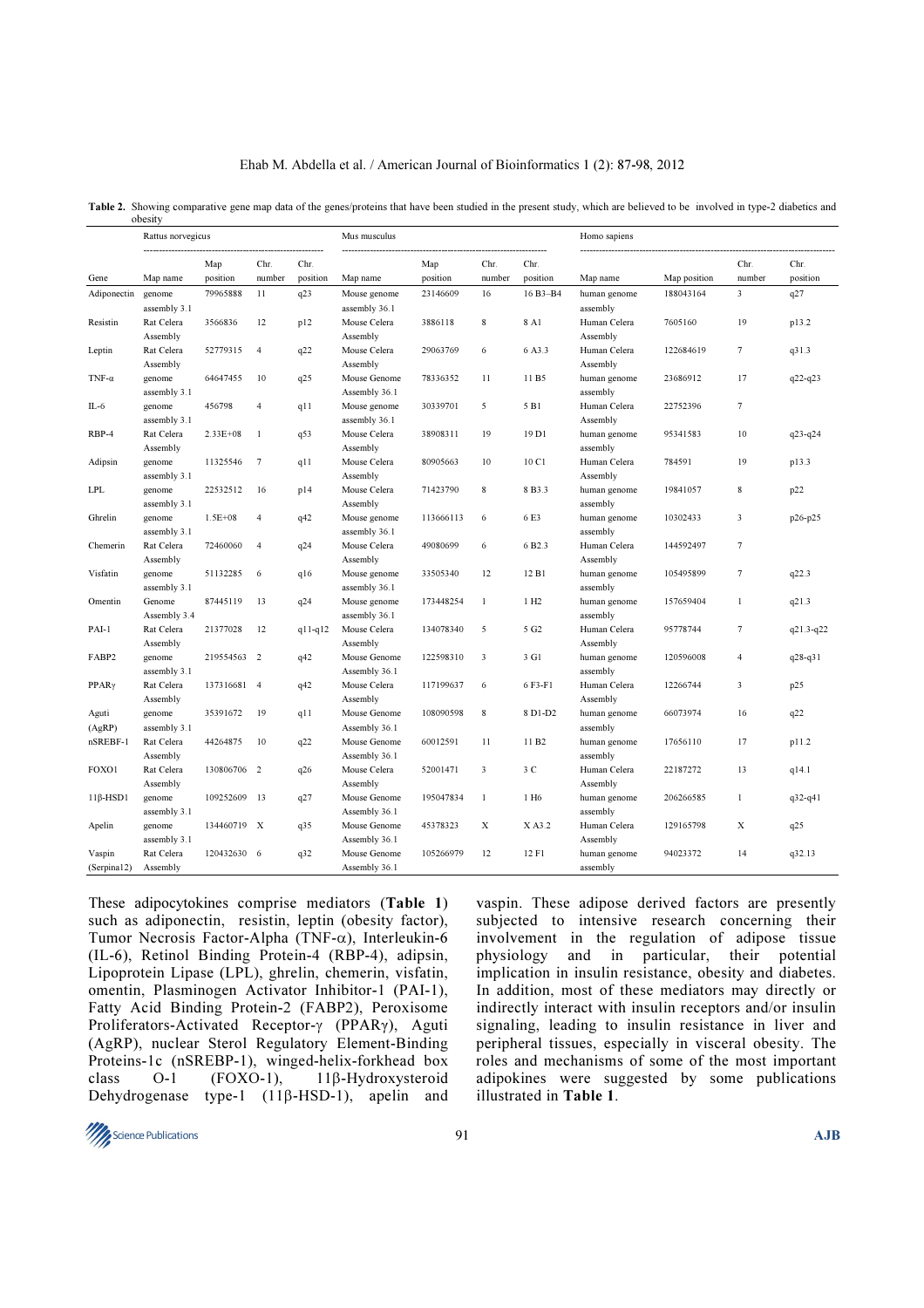#### Ehab M. Abdella et al. / American Journal of Bioinformatics 1 (2): 87-98, 2012

|                  |                                                                                                 | Identifiers           |                       |                     |                             | gene ontology                                                                                       |                                                                                                                                                                                                                                                                                                                                                   |  |
|------------------|-------------------------------------------------------------------------------------------------|-----------------------|-----------------------|---------------------|-----------------------------|-----------------------------------------------------------------------------------------------------|---------------------------------------------------------------------------------------------------------------------------------------------------------------------------------------------------------------------------------------------------------------------------------------------------------------------------------------------------|--|
| Gene             | Secreted tissues                                                                                | MGD                   | <b>OMIM</b>           | Homolo-gene         | Array IDs                   | Molecular function                                                                                  | <b>Biological activities</b>                                                                                                                                                                                                                                                                                                                      |  |
| Adiponectin      | Adipose tissues                                                                                 | 106675                | 605441                | 3525                | rc AI176736 at              | hormone activity                                                                                    | - Positive regulation of I-kappaB kinase/NF-kappaB cascade<br>- Negative regulation of gluconeogenesis<br>- Positive regulation of fatty acid metabolic process<br>- Positive regulation of glucose import                                                                                                                                        |  |
| Resistin         | Brain, cerebral<br>cortex, lung                                                                 | 1888506               | 605565                | 10703               | rc AA819348 at              | hormone activity                                                                                    | - Increase transcriptional events leading to an increased<br>expression of several pro-inflammatory cytokines<br>- Serve as a link between obesity and T2DM                                                                                                                                                                                       |  |
| Leptin           | Adipocytes                                                                                      | 104663                | 164160                | 193                 | D49653 s at                 | growth factor activity                                                                              | - Regulation of gluconeogenesis<br>- Regulation of insulin secretion<br>- Regulation of intestinal cholesterol absorption<br>- Negative regulation of appetite                                                                                                                                                                                    |  |
| TNF-a            | Numerous cells,<br>but mainly<br>macrophages and<br>lymphocytes                                 | 104798                | 191160                | 496                 | rc AA943494 at              | Cytokine activity                                                                                   | - Induction of apoptosis via death domain receptors<br>- Regulation of cell proliferation<br>- Positive regulation of I-kappaB kinase/NF-kappaB cascade<br>- Negative regulation of glucose import                                                                                                                                                |  |
| IL-6             | fibroblasts,<br>lymphocytes,<br>adipose tissues                                                 | 96559                 | 147620                | 502                 | M26745cds s at              | Cytokine activity                                                                                   | - Cell-cell signaling<br>- Positive regulation of cell proliferation<br>- Negative regulation of apoptosis                                                                                                                                                                                                                                        |  |
| RBP-4<br>Adipsin | Adipocyte tissue<br>White fat<br>adipocytes                                                     | 97879                 | 180250<br>134350      | 4908                | K03045cds r at<br>GE1112269 | Transporter activity<br>Stimulates glucose<br>transport in fat cells<br>and inhibits lipolysis      | Transport, visual perception and response to stimulus<br>- The encoded protein is a component of the alternative<br>complement pathway best known for its role in humoral<br>suppression of infectious agents and the encoded protein has<br>a high level of expression in fat, suggesting a role for adipose<br>tissue in immune system biology. |  |
| <b>LPL</b>       | Adipose tissues                                                                                 | 96820                 | 238600                | 200                 | $L03294$ g at               | lipid transporter activity                                                                          | - Regulate fatty acid metabolic process<br>- Regulate lipid catabolic process                                                                                                                                                                                                                                                                     |  |
| Ghrelin          | produced by P/D1<br>cells lining the<br>fundus of stomach                                       | 1930008               | 605353                | 9487                | A 44 P420046                | Hormone activity                                                                                    | - positive regulation of appetite<br>- positive regulation of body size                                                                                                                                                                                                                                                                           |  |
| Gene<br>Chemerin | Secreted tissues<br>Hepatocytes, white<br>adipose tissue                                        | <b>MGD</b><br>1918910 | <b>OMIM</b><br>601973 | Homolo-gene<br>2167 | Array IDs<br>rc_AI176061_at | Molecular function<br>cell differentiation<br>activities                                            | <b>Biological Activities</b><br>- Retinoid metabolic process                                                                                                                                                                                                                                                                                      |  |
| Visfatin         | Visceral fat<br>Adipocytes                                                                      | 1929865               | 608764                | 4201                | rc_AI177755_at              | cytokine activity                                                                                   | - cell-cell signaling,<br>- positive regulation of cell proliferation                                                                                                                                                                                                                                                                             |  |
| Omentin<br>PAI-1 | visceral adipose tissue 3057189<br>Endothelium cells<br>lining blood vessels,<br>adipose tissue | 97608                 | 609873<br>173360      | 79454<br>68070      | GE1137951                   | Sugar binding activity<br>endopeptidase inhibitor<br>activity and plasminogen<br>activator activity | - Signal transduction<br>- glucose homeostasis<br>- many other biological processes;<br>associated with diabetes Mellitus                                                                                                                                                                                                                         |  |
| FABP2            | Adipocyte tissue                                                                                | 95478                 | 134640                | 107                 | A 43 P11691                 | lipid transporter activity<br>and fatty acid binding                                                | Increase partitioning of glucose to<br>triacylglycerols and enhance insulin resistance                                                                                                                                                                                                                                                            |  |
| PPAR-g           | vascular smooth<br>muscle cells.<br>cells, endothelial<br>adipocytes                            | 97747                 | 601487                | 7899                | A 42 P462474                | transcription factor activity                                                                       | - Regulate lipid metabolic process<br>- epithelial cell differentiation<br>- regulation of fat cell differentiation<br>- positive regulation of transcription                                                                                                                                                                                     |  |
| Aguti<br>(AgRP)  | Macrophages                                                                                     | 892013                | 602311                | 7184                | A 44 P257522                | Receptor binding,<br>neuro-peptide and<br>hormone activity                                          | Adult feeding behavior, neuro-peptide signaling<br>pathway and hormone-mediated signaling                                                                                                                                                                                                                                                         |  |
| nSREBP-1         |                                                                                                 | 107606                | 184756                | 3079                | rc_AI013042_at              | transcription<br>regulator activity                                                                 | Regulation of lipid metabolic process, steroid<br>metabolic process, cholesterol metabolic process<br>and regulation of transcription                                                                                                                                                                                                             |  |
| FOXO1            | Adipose tissues                                                                                 | 1890077               | 136533                | 1527                | rc_AA893671_at              | transcription factor<br>activity                                                                    | - Regulation of transcription<br>- regulation of cell proliferation                                                                                                                                                                                                                                                                               |  |
| 11b-HSD-1        | Visceral adipose<br>tissue                                                                      | 103562                | 600713                | 68471               |                             | dehydrogenase activity and<br>oxidoreductase activity                                               | Lipid metabolic process                                                                                                                                                                                                                                                                                                                           |  |
| Apelin           | Adipocytes                                                                                      | 1353624               | 300297                | 8498                | A 43 P12613                 | Hormone activity                                                                                    | - Plays a role in regulation of blood pressure<br>- Stimulate gastric cell proliferation                                                                                                                                                                                                                                                          |  |
| Vaspin           | Visceral adipose<br>Tissue                                                                      | 891971                | 107400                | 20103               | A 44 P288224                | Hormone activity                                                                                    | regulates glucose tolerance and<br>insulin sensitization                                                                                                                                                                                                                                                                                          |  |

#### Table 3. Showing gene ontology data of the genes/proteins that have been studied in the present study, which are believed to be involved in type-2 diabetics and obesity

#### 3.2. Second Phase (Databases Analysis)

The second phase of the research analyzes the gene orthologs and the gene ontology (Table 2 and 3 respectively) of the 21 detected genes. The data pertaining to these genes/proteins obtained from the databases that are available online for free access.

### 4. DISCUSSION

 The emerging epidemic of diabetes in Egypt and around the world cannot be ignored. According to the



World Health Organization, over 180 billion people now have diabetes worldwide and this number is expected to double by the year 2030 (WHO, 2008). Similarly alarming is the high prevalence of two factors closely linked with increased risk for diabetes: Metabolic Syndrome (MetS) and obesity (Pradhan, 2007). Several recent studies investigated that, a number of common factors including genetic predisposition, poor dietary patterns, increased physical inactivity and longer life expectancy contribute to the rising prevalence of these disorders; subclinical inflammation may represent an additional novel risk factor. In this regard, epidemiologic data suggest that inflammatory biomarkers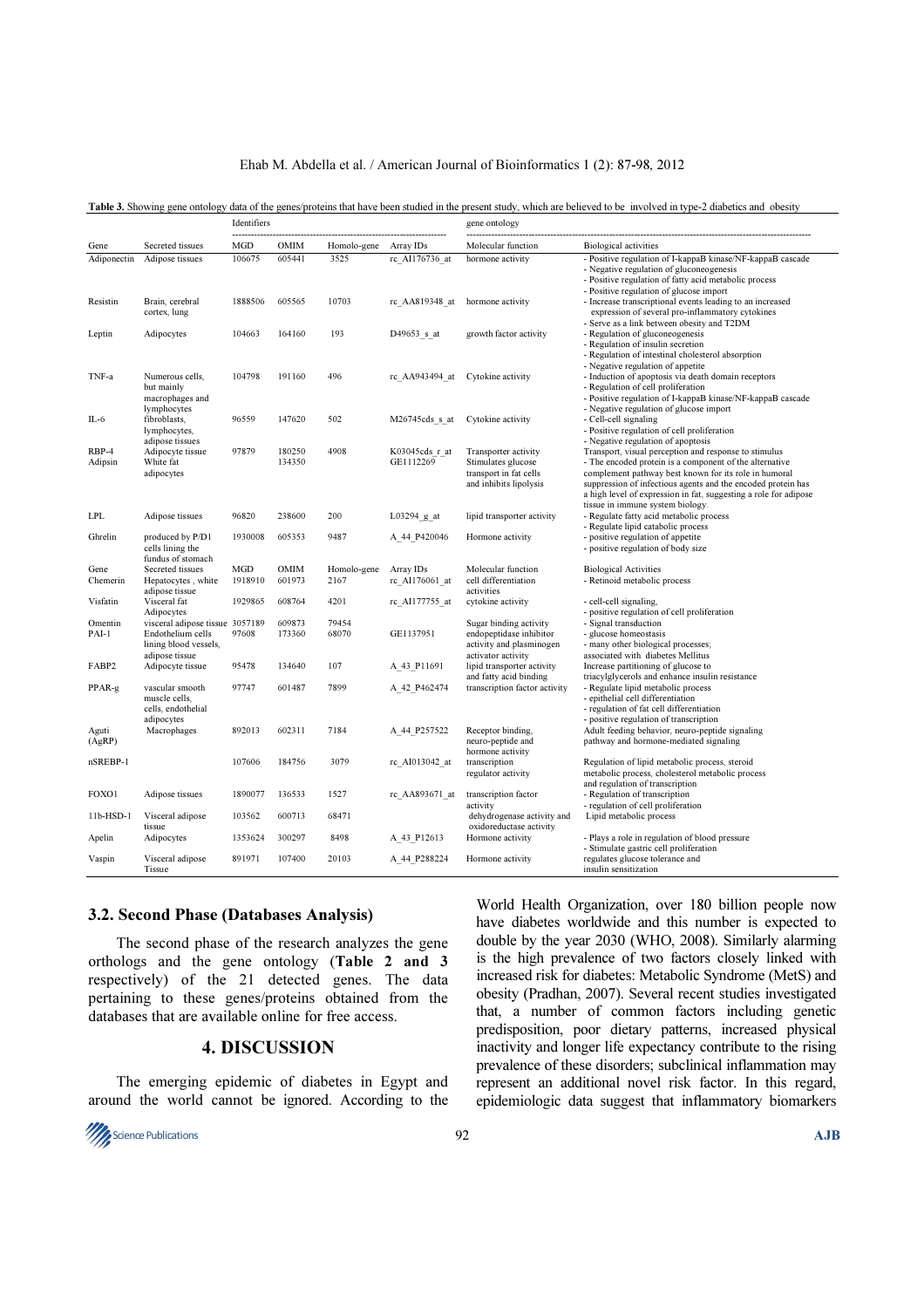may serve as important risk indicators for the future development of diabetes (Moller et al., 2003; Ford et al., 2004; Chew et al., 2006; Ogden et al., 2006; Shoelson et al., 2006; Ocana et al., 2010).

 Also, there is growing evidence that the insulinresistance syndrome associated to obesity is mainly caused by excessive accumulation of fat in intraabdominal adipocytes (Macor et al., 1997; Kahn and Flier, 2000). It has been observed that the surgical removal of visceral fat improves insulin effect on hepatic glucose production in animal models of obesity (Barzilai et al., 1999). Adipose cells from visceral or subcutaneous depots largely differ concerning their metabolic characteristics as the control of lipolysis and the sensitivity to insulin (Wajchenberg, 2000). Therefore, it would be interesting to define the regional adipose differences in the expression of the recently discovered proteins, which are candidate links between fat accumulation and insulin resistance.

 Complex traits such as obesity and type-2 diabetes pose special challenges for genetic analyses because of gene–gene and gene-environment interactions, genetic heterogeneity and low penetrance of the individual genes. The heterogeneity means that it is difficult to generalize genome scan results over different populations and ethnicities. In addition, the exponential and alarming growth of the obesity epidemic has led scientists to begin to take advantage of proteomics to identify obesity molecular targets and to study the mechanisms of action of potential obesity therapies. Proteomics analyses have been proven useful in the characterization of the adipocyte proteome (Adachi et al., 2007), in the identification of obesity targets in different models of experimental obesity and to characterize targets of several agents such as the insulin sensitizer rosiglitazone (Sanchez et al., 2003). Although they are highly informative, these strategies often generate large amounts of data and long lists of proteins that are difficult to analyze and understand their biological importance.

 The approach in this article is similar to the one in Rao et al. (2008) and Park et al. (2009), but it is more robust to the data here, which are more heterogeneous and encompassing the bioinformatic gene analysis of human, mouse and rat models in addition to other variables.

 The present bioinformatic analysis showed significant relationships between metabolic and obesity type-2 diabetes disease risk factors and abdominal subcutaneous adipose tissue gene expression.

 Recently, You et al. (2005) investigated that, the quantity of visceral fat was negatively related to leptin and adiponectin abdominal adipose tissue gene expression. In addition, hyperinsulinemia, as indicated by

fasting insulin and 2-h insulin during the Oral Glucose Tolerance Test (OGTT), was positively associated with adipose TNF-a and IL-6 gene expression. Also, Elbers et al. (2007) yielded an interesting list of candidate genes by investigating the overlapping chromosomal linkage regions for type-2 diabetes and obesity, using a combination of six computational disease gene identification methods. Many of these identified genes are excellent candidates to study further for their role in the shared disease aetiology between obesity and type-2 diabetes and a few have already been genetically or functionally associated with both disorders.

 Current evidence supports that metabolic risk factors, including dyslipidemia, glucose intolerance and hyperinsulinemia, are linked with circulating levels of inflammatory and thrombotic cytokines (Chan et al., 2002; Bonora et al., 2003; Lyon and Hsueh, 2003). Relationships between cytokine gene expression in adipose tissue and metabolic risk and insulin resistance have been reported as well (Garaulet et al., 2004; Koistinen et al., 2000). Abdominal adipose gene expression levels of TNF-a (Koistinen et al., 2000), IL-6 (Rotter et al., 2003) and PAI-1 (Koistinen et al., 2000) are positively linked with insulin resistance and other cardiovascular risk factors, whereas adiponectin gene expression is negatively associated with metabolic variables (Garaulet et al., 2004). Our results were consistent with these previous findings and demonstrated that hyperinsulinemia was positively linked to adipose TNF-a and IL-6 gene expression and hyperinsulinemia and glucose intolerance were negatively linked to adipose adiponectin expression. Although these adipose-derived cytokines are traditionally viewed as the causes of the insulin resistance and metabolic risk (Rotter et al., 2003), recent evidence suggests that an elevated TNF-a and IL-6 expression (Krogh-Madsen et al., 2004) and a decreased adiponectin expression (Fasshauer et al., 2004) may also be a consequence of hyperinsulinemia. However, insulin infusion did not affect adiponectin gene expression in either healthy or type 2 diabetic individuals (Koistinen et al., 2004). Therefore, this study provides information from previous literatures and genome databases of different websites and act as a material for future studies to clarify the underlying mechanisms of these associations and finding of new therapies of obesity associated type2 diabetes mellitus.

### 5. CONCLUSION

 In conclusion, any rigid assessment of disease patterns will need support from well documented and curated databases. However, there are also several practical and

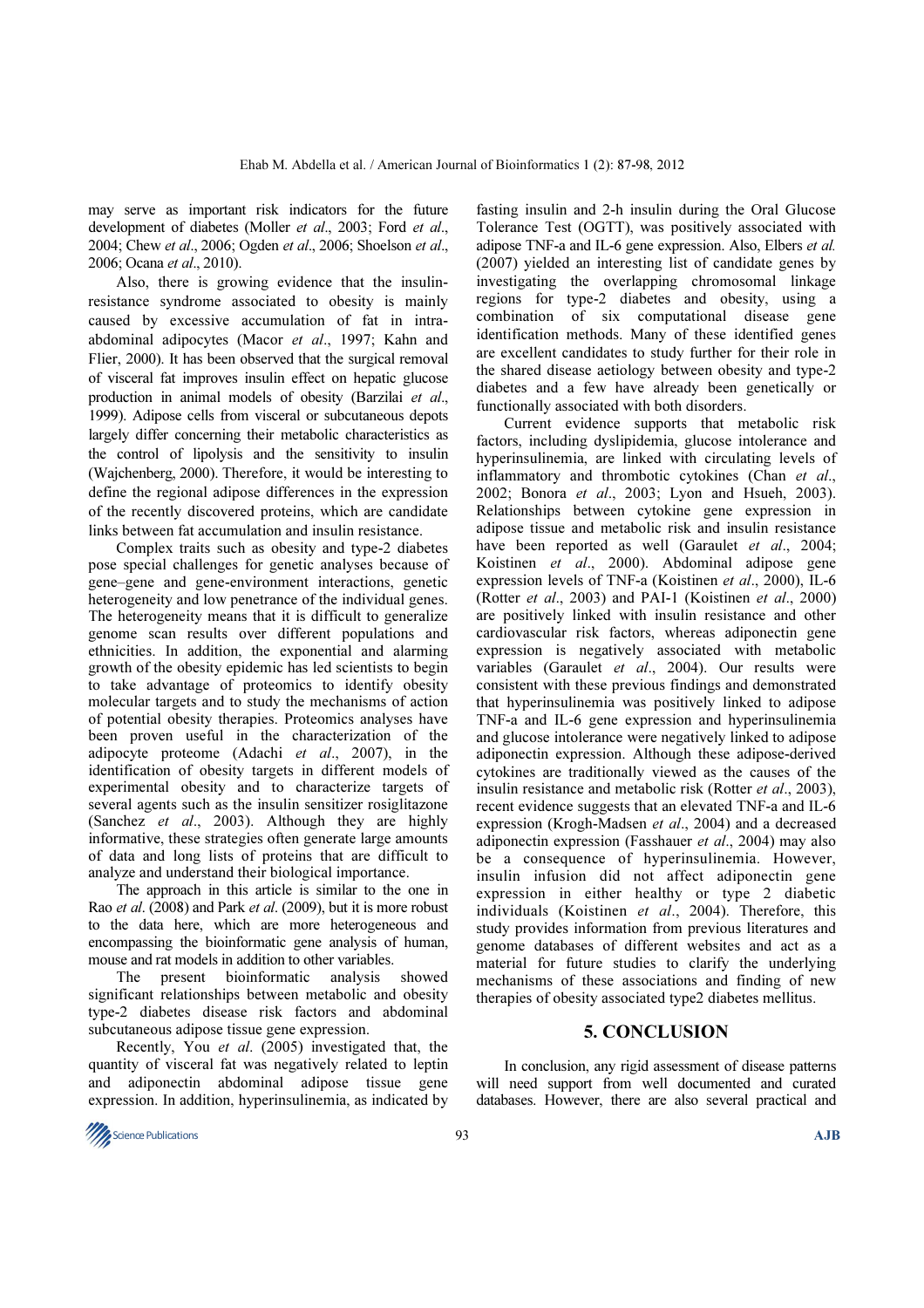theoretical constraints known if applying bioinformatics as a tool for improved understanding and diagnostics of disease patterns. So that, the current study provides evidence that the quantity of visceral fat and glucose/insulin complications of obesity is related to abdominal subcutaneous adipose tissue cytokine gene expression. Moreover, additional research is needed to discern whether abdominal subcutaneous adipocyte gene expression is causative for these risk factors or whether there is compensatory regulation of adipose tissue gene expression as a result of elevated visceral fat and/or insulin resistance.

### 6. ACKNOWLEDGMENT

 The article is a part of a project that was funded by STDF. Thus, the authors acknowledge the Science and Technology Development Fund (STDF) Agency, Minister of Scientific Research, Egypt, for funding and following up the project.

### 7. REFRENCES

- Adachi, J., C. Kumar, Y. Zhang and M. Mann, 2007. Indepth analysis of the adipocyte proteome by mass spectrometry and bioinformatics. Mol. Cell Proteomics, 6: 1257-1273. PMID: 17409382
- Antunna-Puente, B., B. Fevi, S. Fellahi and J.P. Bastard, 2008. Adipokines: The missing link between insulin resistance and obesity. Diabetes Metab., 34: 2-11. PMID: 18093861
- Armoni, M., C. Harel, S. Karni, H. Chen and F. Bar-Yoseph et al., 2006. FOXO1 represses peroxisome proliferative-activated receptor-1 and -2 gene promoters in primary adipocytes. J. Biol. Chem., 281: 19881-19891.
- Backberg, M., N. Madjid, S.O. Ogren and B. Meister, 2004. Down-regulated expression of Agouti-Related Protein (AGRP) mRNA in the hypothalamic arcuate nucleus of hyperphagic and obese tub/tub mice. Brain Res. Mol. Brain Res., 125: 129-139. PMID: 15193430
- Barzilai, N., L. She, B.Q. Liu, P. Vuguin and P. Cohen et al., 1999. Surgical removal of visceral fat reverses hepatic insulin resistance. Diabetes, 48: 94-98. PMID: 9892227
- Bastard, J.P., M. Maachi, C. Lagathu, M.J. Kim and M. Caron et al., 2006. Recent advances in the relationship between obesity, inflammation and insulin resistance. Eur. Cytokine Netw., 17: 4-12. PMID: 16613757
- Binder, B.R., G. Christ, F. Gruber, N. Grubic and P. Hufnag et al., 2002. Plasminogen activator inhibitor 1: Physiological and pathophysiological roles. News Physiol. Sci., 17: 56-61. PMID: 11909993
- Bonadonna, R.C., L. Groop, N. Kraemer, E. Ferrannini and S. Del Prato et al., 1990. Obesity and insulin resistance in humans: A dose-response study. Metabolism, 39: 452-459. DOI: 10.1016/0026- 0495(90)90002-T
- Bonora, E., S. Kiechl, J. Willeit, F. Oberhollenzer and G. Egger et al., 2003. Metabolic syndrome: epidemiology and more extensive phenotypic description. Cross-sectional data from the bruneck study. Int. J. Obes. Relat. Metab. Disord., 27: 1283- 1289. PMID: 14513078
- Boullu-Ciocca, S., A. Dutour, V. Guillaume, V. Achard and C. Oliver et al., 2005. Postnatal diet-induced obesity in rats upregulates systemic and adipose tissue glucocorticoid metabolism during development and in adulthood: Its relationship with the metabolic syndrome. Diabetes, 54: 197-203. PMID: 15616029
- Bray, G.A., 2004. Medical consequences of obesity. J. Clin. Endocr. Metab., 89: 2583-2589. PMID: 15181027
- Brown, M.S. and J.L. Goldstein, 1997. The SREBP pathway: Regulation of cholesterol metabolism by proteolysis of a membrane-bound transcription factor. Cell, 89: 331-340. PMID: 9150132
- Carey, R., I. Jurickova, E. Ballard, E. Bonkowski and X. Han et al., 2008. Activation of an IL-6:STAT3 dependent transcriptome in pediatric-onset inflammatory bowel disease. Inflamm. Bowel. Dis., 14: 446-457. PMID: 18069684
- Cash, J.L., R. Hart, A. Russ, J.P. Dixon and W.H. Colledge et al., 2008. Synthetic chemerin-derived peptides suppress inflammation through ChemR23. J. Exp. Med., 205: 767-775 .DOI: 10.1084/jem.20071601
- Chan, J.C., J.C. Cheung, C.D. Stehouwer, J.J. Emeis and P.C. Tong *et al.*, 2002. The central roles of obesityassociated dyslipidaemia, endothelial activation and cytokines in the metabolic syndrome--an analysis by structural equation modelling. Int. J. Obes. Relat. Metab. Disord., 26: 994-1008. PMID: 12080455
- Chew, G.T., S.K. Gan and G.F. Watts, 2006. Revisiting the metabolic syndrome. Med. J., 185: 445-449. PMID: 17137436
- Chung, H., E. Kim, D.H. Lee, S. Seo and S. Ju et al., 2007. Ghrelin inhibits apoptosis in hypothalamic neuronal cells during oxygen-glucose deprivation. Endocrinology, 148: 148-159. DOI: 10.1210/en.2006-0991

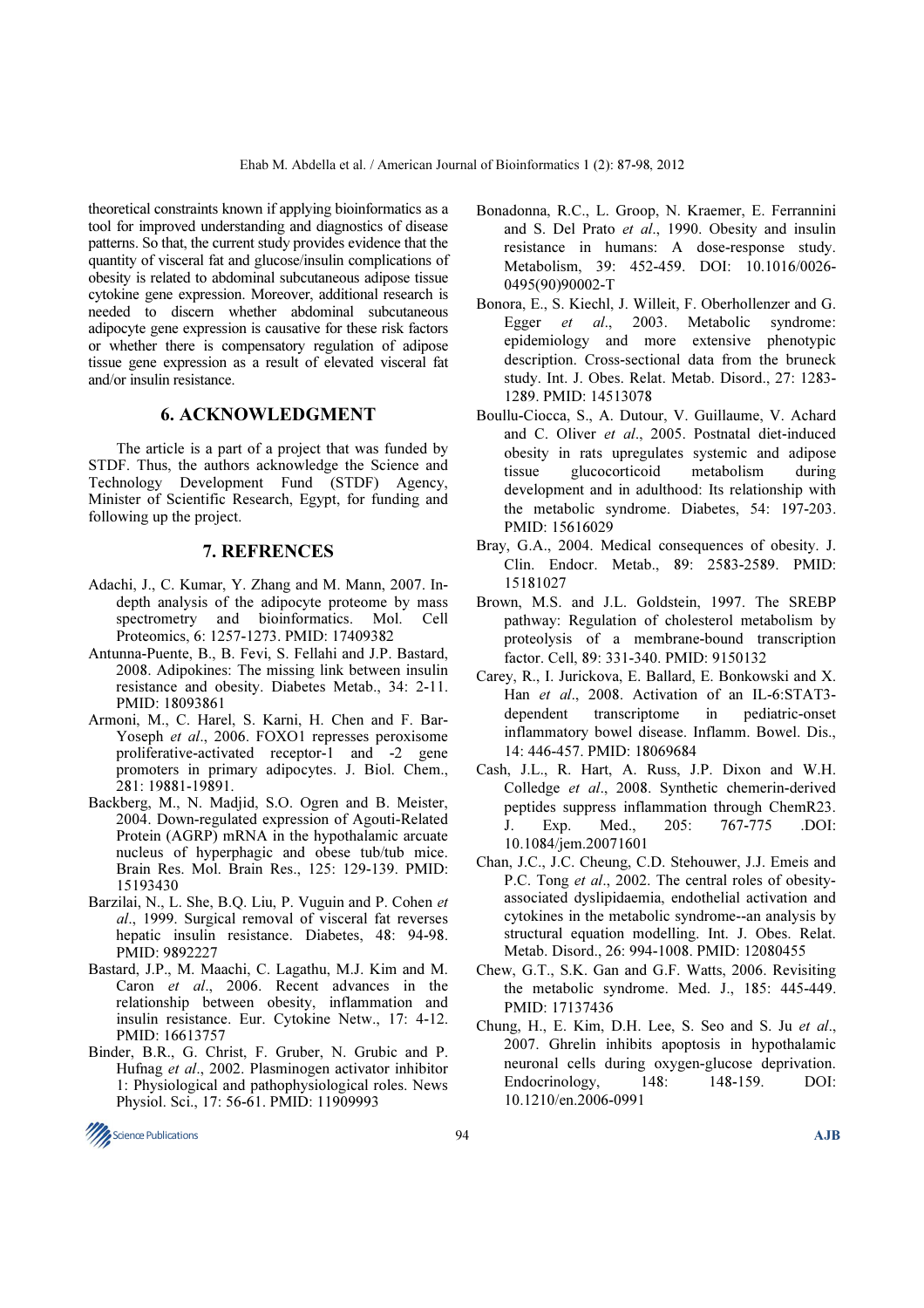- Creemers, J.W., L.E. Pritchard, A. Gyte, P.L. Rouzic and S. Meulemans et al., 2006. Agouti-related protein is posttranslationally cleaved by proprotein convertase 1 to Generate Agouti-Related Protein (AGRP)83- 132: Interaction between AGRP83-132 and melanocortin receptors cannot be influenced by syndecan-3. Endocrinology, 147: 1621-1631. PMID: 16384863
- De Souza, C.M., R.Z. Yang, M.J. Lee, N.M. Glynn and D.Z. Yu et al., 2007. Omentin plasma levels and gene expression are decreased in obesity. Diabetes, 56: 1655-1661. DOI: 10.2337/db06-1506
- DeFronzo, R.A., R.C. Bonadonna and E. Ferrannini, 1992. Pathogenesis of NIDDM. A balanced overview. Diabetes Care, 15: 318-368. PMID: 1532777
- Desbriere, R., V. Vuaroqueaux, V. Achard, S. Boullu-Ciocca and M. Labuhn et al., 2006. 11βhydroxysteroid dehydrogenase type 1 mRNA is increased in both visceral and subcutaneous adipose tissue of obese patient. Obesity, 14: 794-798. DOI: 10.1038/oby.2006.92
- Desruisseaux, M.S., S. Nagajyothi, M.E. Trujillo, H.B. Tanowitz and P.E. Scherer, 2007. Adipocyte, adipose tissue and infectious disease. Infect. Immun., 75: 1066-1078. DOI: 10.1128/IAI.01455-06
- Elbers, C.C., N.C. Onland-Moret, L. Franke, A.G. Niehoff and Y.T. van der Schouw et al., 2007. A strategy to search for common obesity and type 2 diabetes genes. Trends Endocrinol. Metab., 18: 19- 26. DOI: 10.1016/j.tem.2006.11.003
- Enriori, P.J., A.E. Evans, P. Sinnayah, E.E. Jobst and L. Tonelli-Lemos et al., 2007. Diet-induced obesity causes severe but reversible leptin resistance in arcuate melanocortin neurons. Cell Metab., 5: 181- 194. PMID: 17339026
- Fasshauer, M., R. Paschke and M. Stumvoll, 2004. Adiponectin, obesity and cardiovascular disease. Biochimie, 86: 779-784. DOI: 10.1016/j.biochi.2004.09.016
- Fliegner, D., D. Westermann, A. Riad, C. Schubert and E. Becher, 2008. Up-regulation of PPARγ in myocardial infarction. Eur. J. Heart Fail, 10: 30-38. DOI: 10.1016/j.ejheart.2007.11.005
- Ford, E.S., W.H. Giles and A.H. Mokdad, 2004. Increasing prevalence of the metabolic syndrome among U.S. adults. Diabetes Care, 27: 2444-2449. PMID: 15451914
- Fruhbeck, G., R. Nutr and J. Salvador, 2004. Role of adipokines in metabolism and disease. Nutr. Res., 34: 803-826.
- Garaulet, M., N. Viguerie, S. Porubsky, E. Klimcakova and K. Clement et al., 2004. Adiponectin gene expression and plasma values in obese women during very-low-calorie diet. Relationship with cardiovascular risk factors and insulin resistance. J. Clin. Endocrinol. Metab., 89: 756-760. PMID: 14764792
- Gedela, S., A.A. Rao and N.R. Medicherla, 2007. Identification of biomarkers for type 2 diabetes and its complications. Bioinform. Approach Int. J. Biomed. Sci.
- Gerken, T., C.A. Girard, Y.C.L. Tung, C.J. Webby and V. Saudek et al., 2007. The obesity-associated FTO gene encodes a 2-oxoglutarate-dependent nucleic acid demethylase. Science, 318: 1469-1472. DOI: 10.1126/science.1151710
- Ghigo, E., F. Broglio, E. Arvat, M. Maccario and M. Papotti et al., 2005. Ghrelin: More than a natural GH secretagogue and/or an orexigenic factor. Clin. Endocrinol., 62: 1-17. PMID: 15638864
- Glatz, J.F., J.J. Luiken, E.A.V. Nieuwenhoven and G.J.V.D. Vusse, 1997. Molecular mechanism of cellular uptake and intracellular translocation of fatty acids. Prostaglandins Leukot. Essent. Fatty Acids, 57: 3-9. PMID: 9250601
- Gualillo, O., J.R. Gonzalez-Juanatey and F. Lago, 2007. The emerging role of adipokines as mediators of cardiovascular function: Physiologic and clinical perspectives. Trends Cardiovasc. Med., 17: 275-283. DOI: 10.1016/j.tcm.2007.09.005
- Guilherme, A., J.V. Virbasius, V. Puri and M.P. Czech, 2008. Adipocyte dysfunctions linking obesity to insulin resistance and type 2 diabetes. Nat. Rev. Mol. Cell Biol., 9: 367-377. DOI: 10.1038/nrm2391
- Hamblin, M., L. Chang, Y. Fan, J. Zhang and Y.E. Chen, 2009. PPARs and the cardiovascular system. Antioxid. Redox. Signal., 11: 1415-1452. DOI: 10.1089/ars.2008.2280
- Hermanowski-Vosatka, A., J.M. Balkovec, K. Cheng, H.Y. Chen and M. Hernandez et al., 2005. 11beta-HSD1 inhibition ameliorates metabolic syndrome and prevents progression of atherosclerosis in mice. J. Exp. Med., 202: 517-527. PMID: 16103409
- Hertig, A. and E. Rondeau, 2004. Plasminogen activator inhibitor type 1: The two faces of the same coin. Curr. Opin. Nephrol. Hypertens, 13: 39-44. PMID: 15090858
- Hida, K., J. Wada, J. Eguchi, H. Zhang and M. Baba et al., 2005. Visceral adipose tissue-derived serine protease inhibitor: A unique insulin-sensitizing adipocytokine in obesity. Proc. Natl. Acad. Sci. USA., 102: 10610-10615. DOI: 10.1073/pnas.0504703102

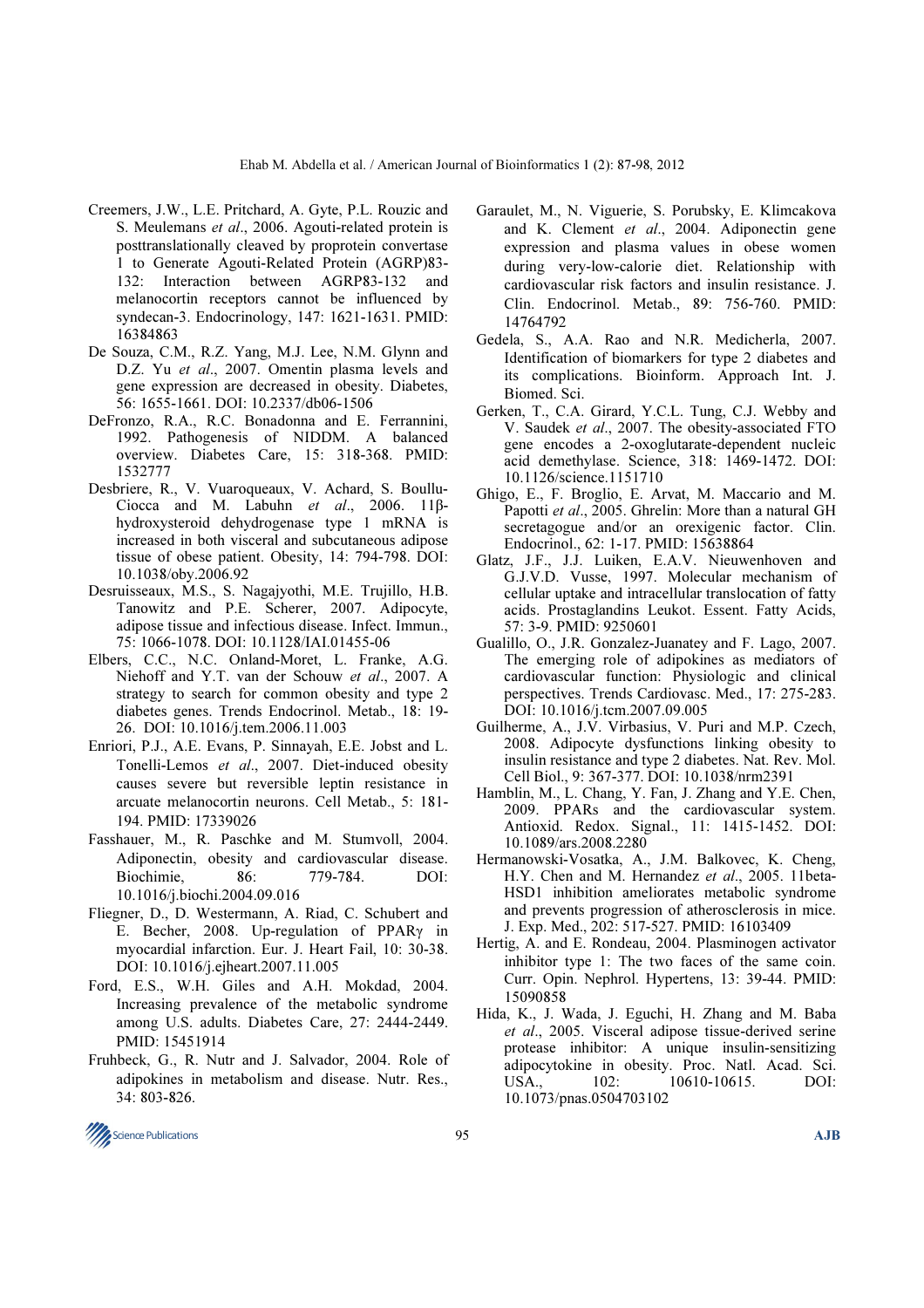- Higuchi, K., T. Masaki, K. Gotoh, S. Chiba and I. Katsuragi et al., 2007. Apelin, an APJ receptor ligand, regulates body adiposity and favors the messenger ribonucleic acid expression of uncoupling proteins in mice. Endocrinology, 148: 2690-2697. PMID: 17347313
- Hotamisligil, G.S., 2006. Inflammation and metabolic disorders. Nature, 444: 860-867. PMID: 17167474
- Kadowaki, T. and T. Yamauchi, 2005. Adiponectin and adiponectin receptors. Endocr. Rev., 26: 439-451. DOI: 10.1210/er.2005-0005
- Kahn, B.B. and J.S. Flier, 2000. Obesity and insulin resistance. J. Clin. Invest., 106: 473-481. PMID: 10953022
- Kershaw, E.E. and J.S. Flier, 2004. Adipose tissue as an endocrine organ. J. Clin. Endocr. Metab., 89: 2548- 2556. DOI: 10.1210/jc.2004-0395
- Khateeb, J., A. Gantman, A.J. Kreitenberg, M. Aviram and B. Fuhrman, 2010. Paraoxonase 1 (PON1) expression in hepatocytes is upregulated by pomegranate polyphenols: A role for PPAR-gamma pathway. Atherosclerosis, 208: 119-125. PMID: 19783251
- Kim, K.H., K. Lee, Y.S. Moon and H.K. Sul, 2001. A cysteine-rich adipose tissue-specific secretory factor inhibits adipocyte differentiation. J. Biol. Chem., 276: 11252-11256. PMID: 11278254
- Koistinen H.A., M. Forsgren, H. Wallberg-Henriksson and J.R. Zierath, 2004. Insulin action on expression of novel adipose genes in healthy and type 2 diabetic subjects. Obes. Res., 12: 25-31. PMID: 14742839
- Koistinen, H.A., J.P. Bastard, E. Dusserre, P. Ebeling and N. Zegari et al., 2000. Subcutaneous adipose tissue expression of tumour necrosis factor-alpha is not associated with whole body insulin resistance in obese nondiabetic or in type-2 diabetic subjects. Eur. J. Clin. Invest., 30: 302-310. PMID: 10759878
- Kojima, M. and K. Kangawa, 2005. Ghrelin: Structure and function. Physiol. Rev., 85: 495-522. DOI: 10. 1152/physrev.00012.2004
- Kojima, M., H. Hosoda, Y. Date, M. Nakazato and H. Matsuo et al., 1999. Ghrelin is a growth-hormonereleasing acylated peptide from stomach. Nature, 402: 656-660. DOI: 10.1038/45230
- Krogh-Madsen, R., P. Plomgaard, P. Keller, C. Keller and B.K. Pedersen, 2004. Insulin stimulates interleukin-6 and tumor necrosis factor-alpha gene expression in human subcutaneous adipose tissue. Am. J. Physiol. Endocrinol. Metab., 286: E234- E238. PMID: 14532168
- Li, Y., Y. Qi, T.H. Huang, J. Yamahara and B.D. Roufogalis, 2008. Pomegranate flower: A unique traditional antidiabetic medicine with dual PPARalpha/-gamma activator properties. Diabetes Obes. Metab., 10: 10-17. PMID: 18095947
- Long, S., Y. Tian, R. Zhang, L. Yang and Y. Xu et al., 2006. Relationship between plasma HDL subclasses distribution and lipoprotein lipase gene HindIII polymorphism in hyperlipidemia. Clin. Chim. Acta, 366: 316-321. PMID: 16364275
- Lupinacci, E., J. Meijerink, J. Vincken, B. Gabriele and H. Gruppen et al., 2009. anthohumol from hop (Humulus lupulus L.) is an efficient inhibitor of monocyte chemoattractant protein-1 and tumor necrosis factor-alpha release in LPS-stimulated RAW 264.7 mouse macrophages and U937 human monocytes. J. Agric. Food Chem., 57: 7274-7281. PMID: 19634869
- Lyon, C.J. and W.A. Hsueh, 2003. Effect of plasminogen activator inhibitor-1 in diabetes mellitus and cardiovascular disease. Am. J. Med., 115: 62-68. DOI: 10.1016/j.amjmed.2003.08.014
- Macor, C., A. Ruggeri, P. Mazzonetto, G. Federspil and C. Cobelli et al., 1997. Visceral adipose tissue impairs insulin secretion and insulin sensitivity but not energy expenditure in obesity. Metabolism, 46: 123-129. DOI: 10.1016/S0026-0495(97)90288-2
- Masuzaki, H., J. Paterson, H. Shinyama, N.M. Morton and J.J. Mllins et al., 2001. A transgenic model of visceral obesity and the metabolic syndrome. Science, 294: 2166-2170. PMID: 11739957
- Michalik, L., J. Auwerx, J.P. Berger, V.K. Chatterjee and C.K. Glass et al., 2006. International Union of Pharmacology. LXI. Peroxisome proliferatoractivated receptors. Pharmacol. Rev., 58: 726-741. PMID: 17132851
- Moller, N., L. Gormsen, J. Fuglsang and J. Gjedsted, 2003. Effects of ageing on insulin secretion and action. Horm. Res., 60: 102-104. DOI: 10.1159/000071233
- Nakae, J., T. Kitamura, Y. Kitamura, W.H. Biggs and K.C. Arden et al., 2003. The forkhead transcription factor FOXO1 regulates adipocyte differentiation. Dev. Cell, 4: 119-129. DOI: 10.1016/S1534- 5807(02)00401-X
- Nakae, J., W.H. Biggs, Y. Kitamura, W.H. Biggs and K.C. Arden et al., 2002. Regulation of insulin action and pancreatic beta-cell function by mutated alleles of the gene encoding forkhead transcription factor FOXO1. Nat. Genet., 32: 245-253. PMID: 12219087
- Nakazato, M., N. Murakami, Y. Date, M. Kojima and H. Matsuo et al., 2001. A role for ghrelin in the central regulation of feeding. Nature, 409: 194-198. DOI: 10.1038/35051587

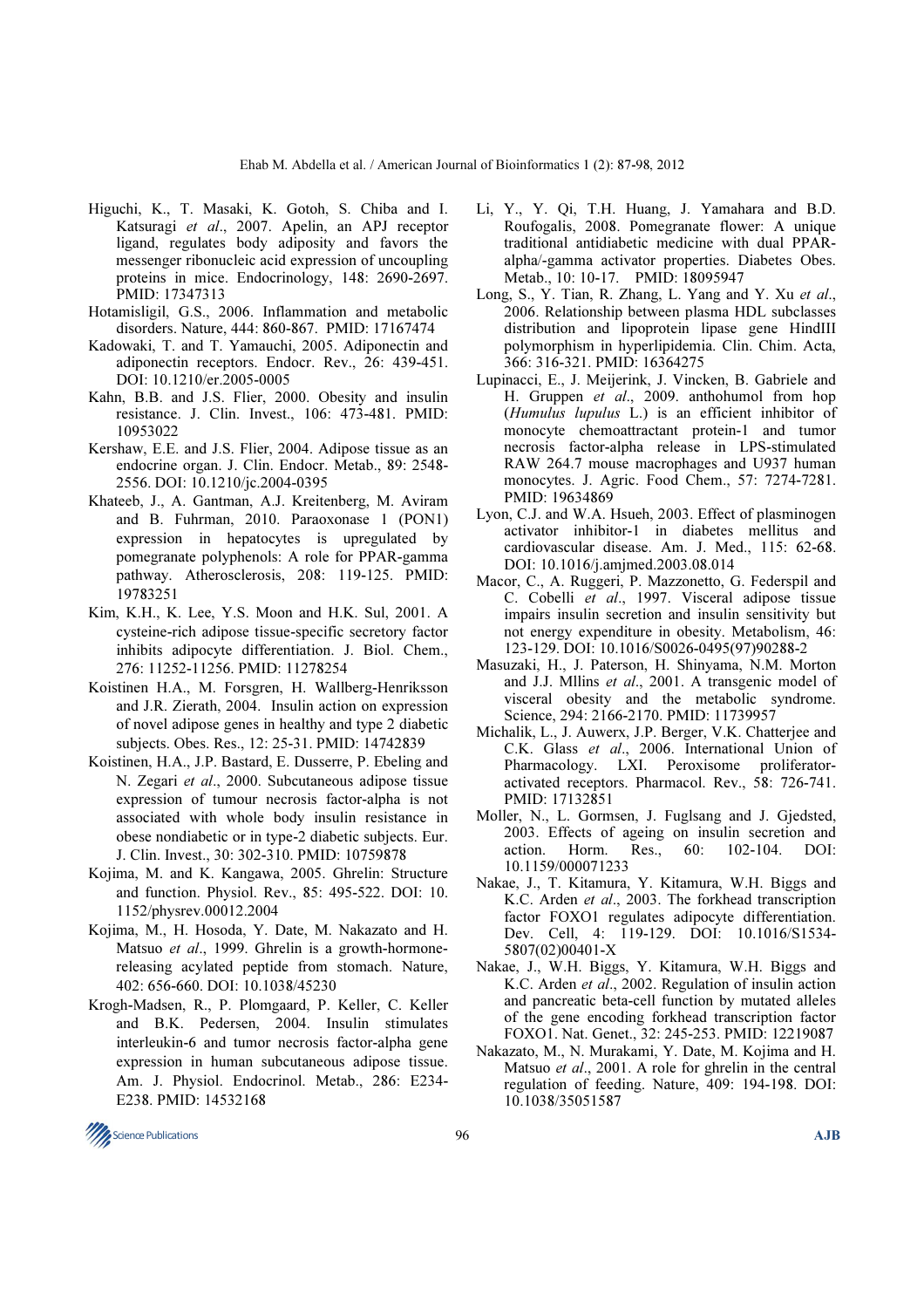- Ocana, A., C. Gomez-Asensio, E. Arranz-Gutierrez, C. Torres and F.J. Senorans et al., 2010. In vitro study of the effect of diesterified alkoxyglycerols with conjugated linoleic acid on adipocyte inflammatory mediators. Lipids Health Disease, 9: 36-36. PMID: 20370890
- Ogden, C.L., M.D. Carroll, L.R. Curtin, M.A. McDowell and C.J. Tabak et al., 2006. Prevalence of overweight and obesity in the united states, 1999- 2004. JAMA, 295: 1549-1555. DOI: 10.1001/jama.295.13.1549
- Ouchi, N., S. Kihara, T. Funahashi, Y. Matsuzawa and K. Walsh, 2003. Obesity, adiponectin and vascular inflammatory disease. Curr. Opin. Lipidol., 14: 561- 566. PMID: 14624132
- Park, P.J., S.W. Kong, T. Tebaldi, W.R. Lai and S. Kasif et al., 2009. Integration of heterogeneous expression data sets extends the role of the retinol pathway in diabetes and insulin resistance. Bioinformatics, 25: 3121-3127. DOI: 10.1093/bioinformatics
- Pradhan, A., 2007. Obesity, metabolic syndrome and type 2 diabetes: Inflammatory basis of glucose metabolic disorders. Int. Life Sci. Instit., 65: S152-S156. PMID: 18240540
- Rabe, K., M. Lehrke, K.G. Parhofer and U.C. Broedl, 2008. Adipokines and insulin resistance. Mol. Med., 14: 741-751. DOI: 10.2119/2008-00058.Rabe
- Rajala, M.W. and P.E. Scherer, 2003. Minireview: The adipocyte-at the crossroads of energy homeostasis, inflammation and atherosclerosis. Endocrinology, 144: 3765-3773. DOI: 10.1210/en.2003-0580
- Rao, A.A., M. Tayaru, H. Thota, S.B. Changalasetty and L.S. Thota et al., 2008. Bioinformatic analysis of functional proteins involved in obesity associated with diabetes. Int. J. Biomed. Sci., 4: 70-73.
- Rinninger, F., T. Kaiser, W.A. Mann, N. Meyer and H. Greten et al., 1998. Lipoprotein lipase mediates an increase in the selective uptake of high density lipoprotein-associated cholesteryl esters by hepatic cells in culture. J. Lipid Res., 39: 1335-1348. PMID: 9684736
- Roh, S.G., S.H. Song, K.C. Choi, K. Katoh and V. Wittamer et al., 2007. Chemerin--a new adipokine that modulates adipogenesis via its own receptor. Biochem. Biophys. Res. Commun., 362: 1013-1018. PMID: 17767914
- Rotter, V., I. Nagaev and U. Smith, 2003. Interleukin-6 (IL-6) induces insulin resistance in 3T3-L1 adipocytes and is, like IL-8 and tumor necrosis factor-alpha, overexpressed in human fat cells from insulin-resistant subjects. J. Biol. Chem., 278: 45777-45784. PMID: 12952969
- Sanchez, J.C., V. Converset, A. Nolan, G. Schmid and S. Wang et al., 2003. Effect of rosiglitazone on the differential expression of obesity and insulin resistance associated proteins in lep/lep mice. Proteomics, 3: 1500-1520. PMID: 12923776
- Scarlett, J.M., X. Zhu, P.J. Enriori, D.D. Bowe and A.K. Batra et al., 2008. Regulation of agouti-related protein messenger ribonucleic acid transcription and peptide secretion by acute and chronic inflammation. Endocrinology, 149: 4837-4845. PMID: 18583425
- Shimomura, I., R.E. Hammer, J.A. Richardson, S. Ikemoto and Y. Bashmakov et al., 1998. Insulin resistance and diabetes mellitus in transgenic mice expressing nuclear SREBP-1c in adipose tissue: Model for congenital generalized lipodystrophy. Genes Dev., 12: 3182-3194. DOI: 10.1101/gad.12.20.3182
- Shoelson, S.E., J. Lee and A.B. Goldfine, 2006. Inflammation and insulin resistance. J. Clin. Invest., 116: 1793-1801. DOI: 10.1172/JCI29069
- Simons, P.J., P.S.V.D. Pangaart, C.P.V. Roomen, J.M. Aerts and L. Boon, 2005. Cytokine-mediated modulation of leptin and adiponectin secretion during in vitro adipogenesis: Evidence that tumor necrosis factor-alpha- and interleukin-1beta-treated human preadipocytes are potent leptin producers. Cytokine, 32: 94-103. PMID: 16213747
- Storch, J. and A.E. Thumser, 2000. The fatty acid transport function of fatty acid-binding proteins. Biochim. Biophys. Acta, 1486: 28-44. PMID: 10856711
- Strauss, J.G., S. Frank, D. Kratky, G. Hammerle and A. Hrzenjak et al., 2001. Adenovirus-mediated rescue of lipoprotein lipase-deficient mice. Lipolysis of triglyceride-rich lipoproteins is essential for high density lipoprotein maturation in mice. J. Biol. Chem., 276: 36083-36090. PMID: 11432868
- Takahashi, M., Y. Takahashi, K. Takahashi, F.N. Zolotaryov and K.S. Hong et al., 2008. Chemerin enhances insulin signaling and potentiates insulinstimulated glucose uptake in 3T3-L1 adipocytes. FEBS Lett., 582: 573-578. PMID: 18242188
- Tran, H., A. Brunet, E.C. Griffith and M.E. Greenberg, 2003. The many forks in FOXO's road. Sci. STKE, 172: RE5- RE5. PMID: 12621150
- Trayhum, P. and J.H. Beattie, 2001. Physiological roles of adipose tissue: White adipose tissue as an endocrine and secretory organ. Proc. Nut. Soc., 60: 329-339. PMID: 11681807